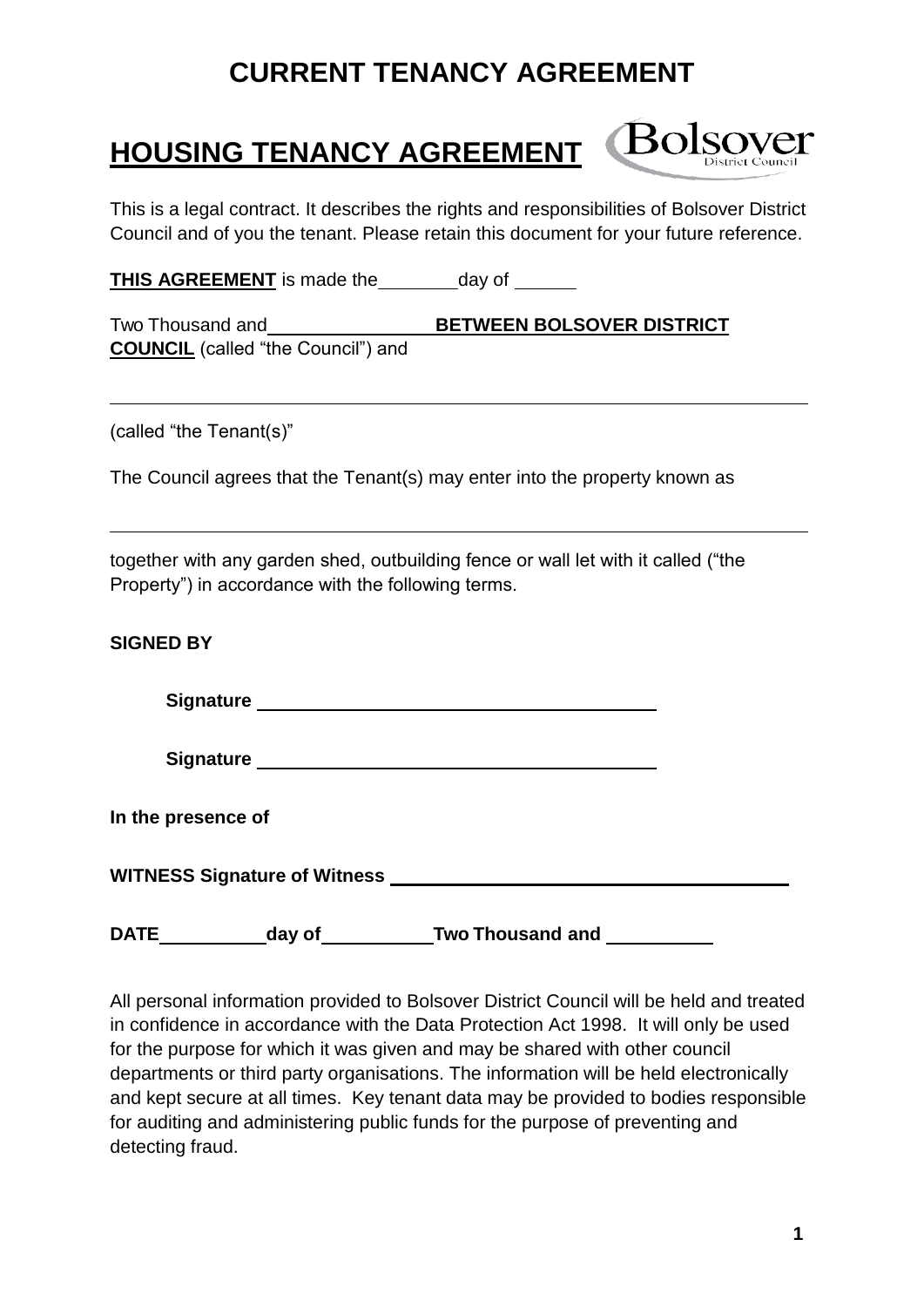### **The Terms**

1. The Tenancy shall be a weekly tenancy and shall commence on

day of\_\_\_\_\_\_\_\_\_\_\_\_Two Thousand and \_\_\_\_\_\_\_\_\_\_\_

- 2. The rent is  $f_2$  per week inclusive of other charges where applicable and may be varied by the Council in accordance with the provisions detailed below entitled 'Payment of Rent'
- 3. This agreement makes the Tenant(s) a Secure Tenant(s) of the Council under the Housing Act 1985 as amended.
- 4. If the Tenant(s) breach any of the Terms of this agreement the Council can evict the Tenant(s) in accordance with the provisions of Schedule 2 of this agreement.
- 5. The Tenant(s) agree to comply with the rights and obligations set out in Schedule 1 of this Agreement and to act in accordance with the rules regulations and guidance contained in the Tenants Handbook.
- 6. The Council agree to comply with the rights and obligations set out in Schedule 2 of this Agreement.
- 7. On taking possession of the property and having received a copy of this Agreement the Tenant(s) and the Council shall be bound by its terms whether it has been signed or not. The Council may amend this agreement by giving the tenant(s) not less than four week's notice.
- 8. Where it is necessary for the Council to serve any Notice on the Tenant(s), that Notice may be served either by delivering it to the tenant(s), or by leaving it at his/her or their proper address or by sending it by post to that address.

a) The "proper address" of the Tenant(s) on whom a Notice is to be given or served shall be his/her or their last known address.

b) Where it is necessary for the Council to serve any Notice on Joint Tenants the Notice will have been properly served on all Joint Tenants if served on one or any of them.

- 9. The enforcement of these tenancy conditions shall be at the discretion of the Council. The Council is not under a duty to take enforcement action in respect of all breaches of this Agreement. The Tenant(s) acknowledges that the Council may take action against him/her/them for breach of these terms (or any other provision of this Agreement) and that this may result in the Council terminating this Agreement by applying for the appropriate Court Order for eviction. Non enforcement in any instance will not preclude future action.
- 10. This Agreement can be ended by the Tenant (or either of them) giving four weeks Notice in writing on the Council in accordance with the provisions detailed below entitled 'Terminating this Agreement'.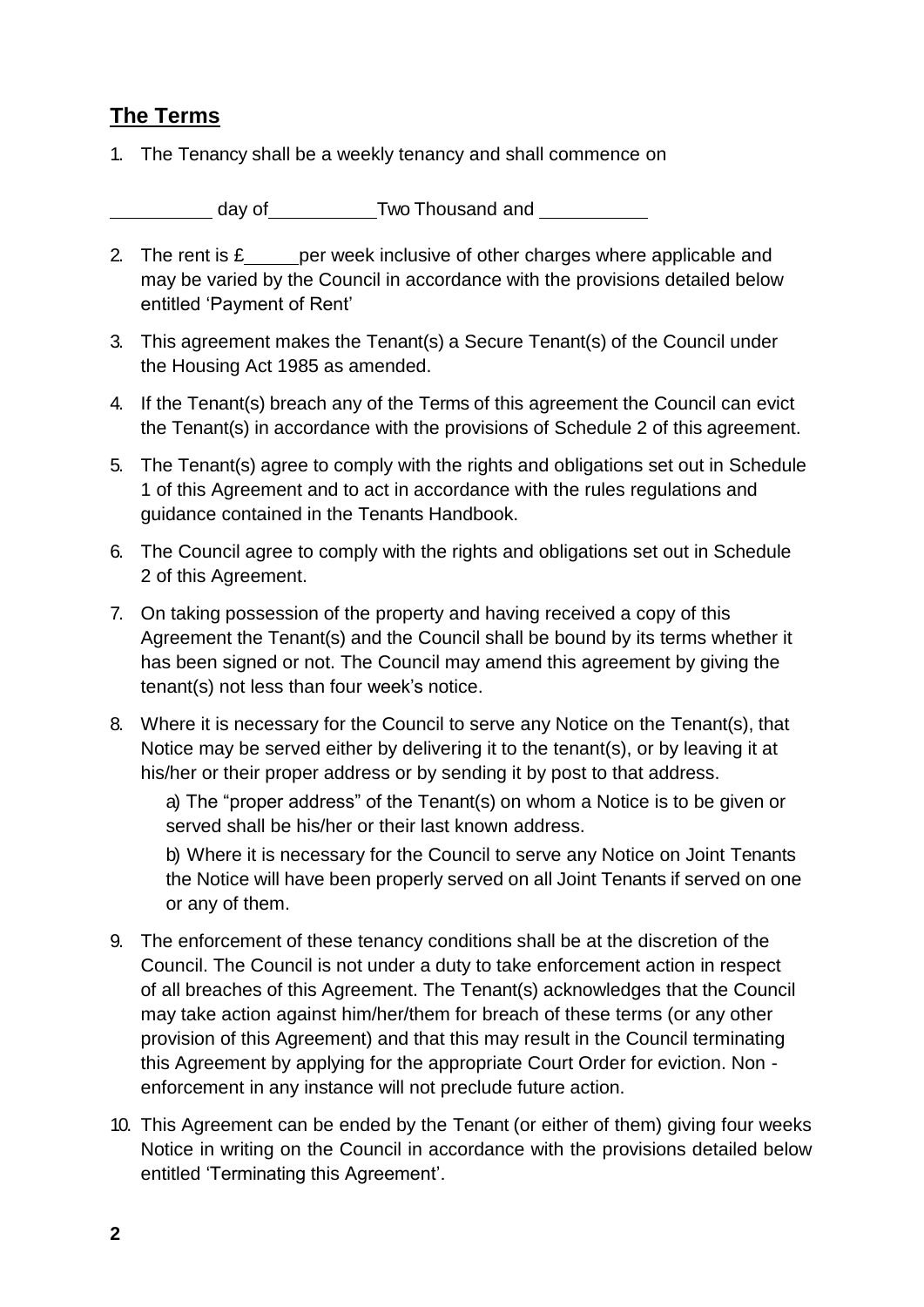### **Payment of Rent**

- 1. The rent and other charges are due weekly in advance on a Monday.
- 2. The Council may vary the rent upon giving the Tenant(s) four weeks Notice.
- 3. The Council may vary any other charges immediately upon Notice being served.
- 4. The Council may recover any rent due from any one of the Tenant(s) of the property. If any one of joint tenants leave the property owing rent to the Council, the Council have the right to recover the sum outstanding (for rent or other charges) from any Tenant(s) remaining in the property.
- 5. The Council may recover any rent due from any one on the Tenant(s) of the property following the expiration (by any means) of this agreement.

### **Terminating this Agreement**

- 1. The Tenant(s) must give the Council four week's notice in writing to terminate this agreement on a Monday.
- 2. The Tenant(s) must return all keys to the Council on or before 10am on the date agreed by the Council that this Agreement ends. At the discretion of the Tenancy Management Officer a termination notice may be suspended on a weekly basis. Not less than a week's notice must be given to the Tenancy Management Officer.
- 3. The Tenant(s) must give vacant possession of the property.
- 4. Fixtures installed by the Tenant(s) will become the property of the Council unless the Tenant(s) has obtained prior written permission from the Council for their removal in which case items must be removed by the time this Agreement ends.
- 5. The Tenant(s) must leave the property in good repair and in a clean and tidy condition and shall permit the Council and its Agents access to the property prior to the end of this Agreement in order for the Council to assess the condition of the property and evaluate any works which may be necessary before the property can be re-Iet to a new tenant.
- 6. The Tenant must pay for any repairs or replacement if damage has been caused to any Council property or the property howsoever caused prior to the keys being in the possession of the Council.
- 7. Should it be necessary for the Council to do any work at the property for cleaning or repairs then the Council reserves the right to charge the Tenant.
- 8. Should the Council be unable to recover such sums at the expiration (by any means) of this Agreement the Council reserves to itself the right to recover the sums owed by the Tenant from any sums you pay to the Council in respect of any other Council property in which you hold an interest.
- 9. The Council reserves the right to refuse the Tenant(s) the right to enter into any new Agreement with the Council at any time in the future it you fail to comply with all of the terms ot this Agreement.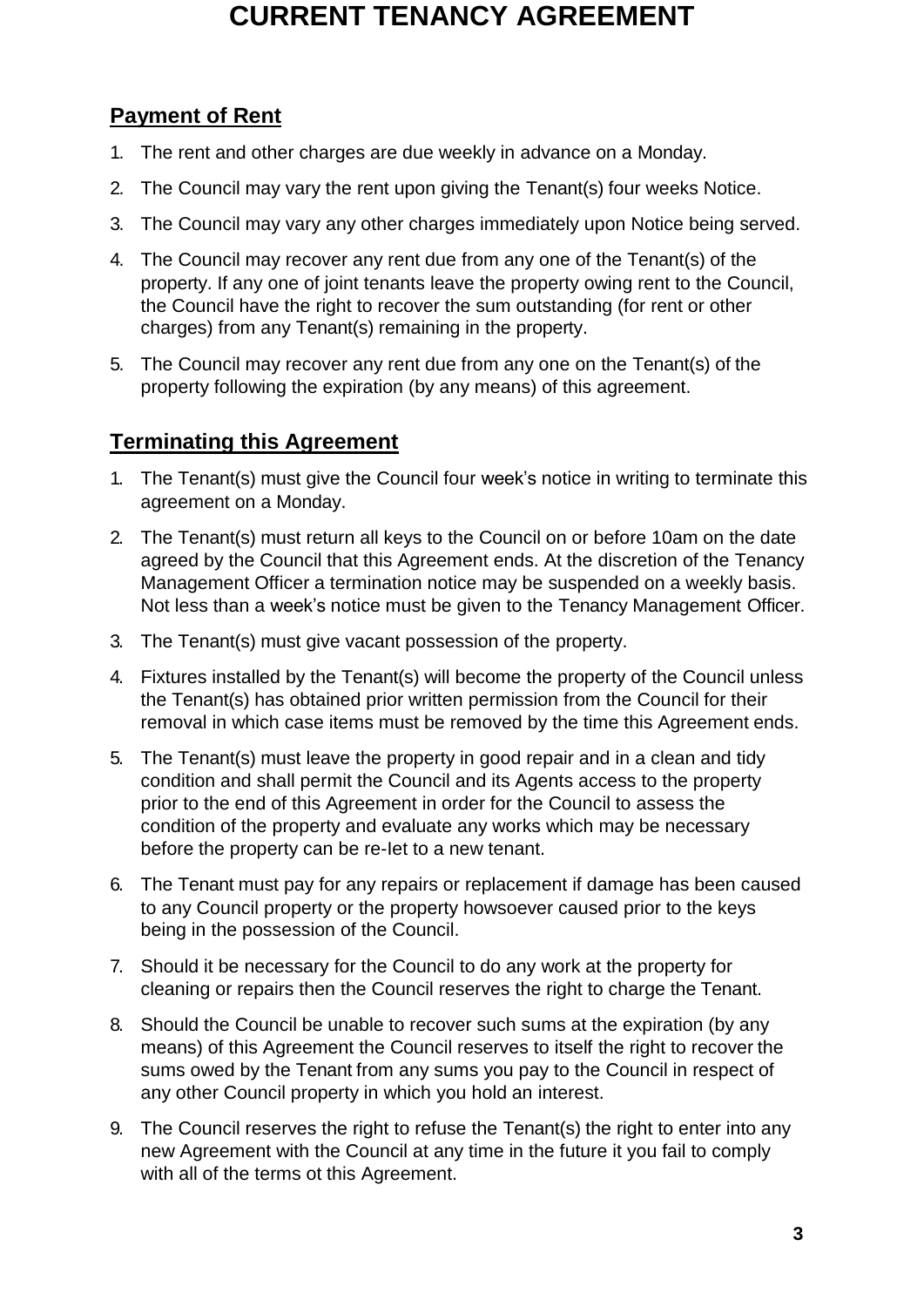# **SCHEDULE 1 TENANT'S RIGHTS AND OBLlGATIONS**

*For the purpose of this schedule "You" shall mean the Tenant (and more if more than one, both of them separately) and every person (including children) and any animals living in or visiting the property.*

#### **1. Occupancy of Property**

- 1.1 To occupy the property as your sole or principal home for use as a private dwelling house only and not to carry on (or permit to carry on) any trade or business in your property and not to use (or permit the use of) the property or any part of it for non-residential purposes or display any advertisement, sign or notice without the prior written consent of the Council.
- 1.2 You must not assign, exchange sublet or part with possession of the whole or any part of the property without the prior written consent of the Council.
- 1.3 You must inform the Council if you will be away from your home for more than twenty-eight days. The Council will then know that the property has not been abandoned. It you are absent from your home for more than 28 days without advising the Council, action may be taken to end this Agreement.
- 1.4 You will be in breach of this Agreement if in entering into this Agreement information has been given to the Council by you or anyone acting on your behalf which is false or misleading and which has led to the Council entering into this agreement with you.
- 1.5 You must pay the Rent and other charges which are due weekly in advance in accordance with the provisions detailed in 'Payment of Rent' of this Agreement.

### **2. Looking after your Property and General Conduct**

- 2.1 You must keep the property in a clean and tidy condition (including all communal areas in the case of flats).
- 2.2 You must not damage, deface or put graffiti on Council property. You will have to pay for any repair or replacement arising from any damage to your property or any Council property caused by you.
- 2.3 You must take all reasonable steps to prevent damage to the property by fire, frost, the bursting of water pipes or the blocking of drains.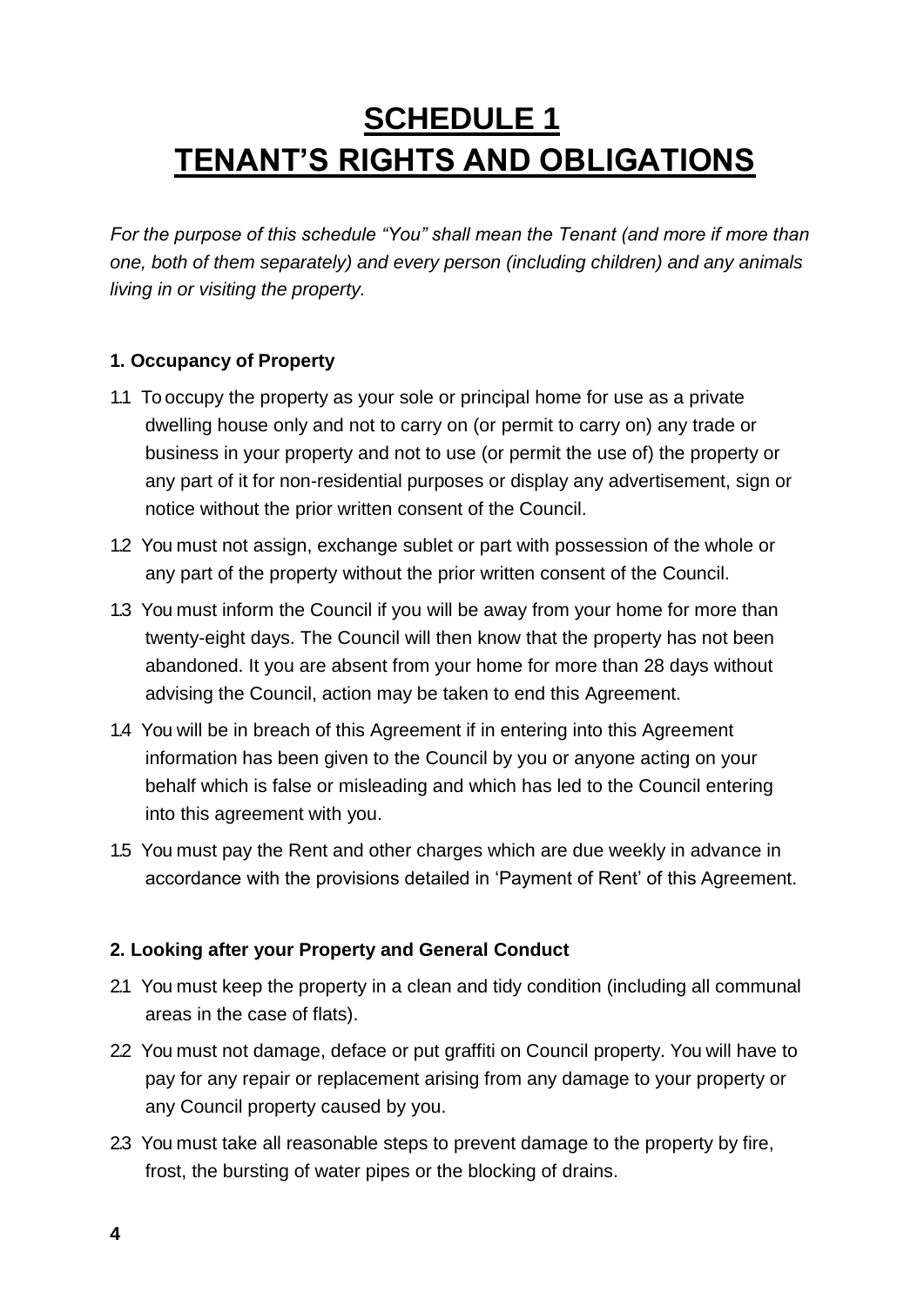### **3. Safety at the Property**

- 3.1 You must not tamper or interfere with equipment for the supply of services or other security or safety equipment.
- 32 In flats and properties with shared facilities communal doors should not be jammed open.
- 3.3 You must not keep or use any more bottled gas, paraffin, petrol or any other dangerous or noxious materiaI in your property or in communal areas than is reasonably necessary for normaI domestic use and previously approved in writing by the Council.
- 3.4 You must not make, bring anything into or store in your property anything which is dangerous to you or others or which may cause or is likely to cause a nuisance to others.
- 3.5 You should only burn recognised and approved fuel for your heating appliance.

### **4. Gardens and Boundaries**

- 4.1 You must make sure that your garden is tidy. Lawns must be cut and hedges trimmed. If the garden is overgrown and there is no good reason why you are unable to clear it the Council may clear it and charge you for the work.
- 4.2 You must not cut down or remove any established tree on your property without the Council's prior written permission.
- 4.3 You must not enter on any property that has not been let to you as part of the property that is subject to this Agreement. You must not allow anyone to enter upon the property, if this does happen you must notify the Council immediately and in writing.
- 4.4 You are not allowed to erect walls or fences at the property or alter, move or interfere with existing boundary features without the Council's written permission. If you breach this condition the Council shall have the right to reinstate the original boundaries and recover the costs of such works from you.

### **5. Alterations and Additions**

- 5.1 You must not erect any shed, garage, greenhouse or similar structure without the Councils prior written permission.
- 5.2 You must not make any alterations, additions, or installations to the property without the Councils prior written permission.
- 5.3 You must not undertake any permanent decorative finish to the property without the Councils prior written permission.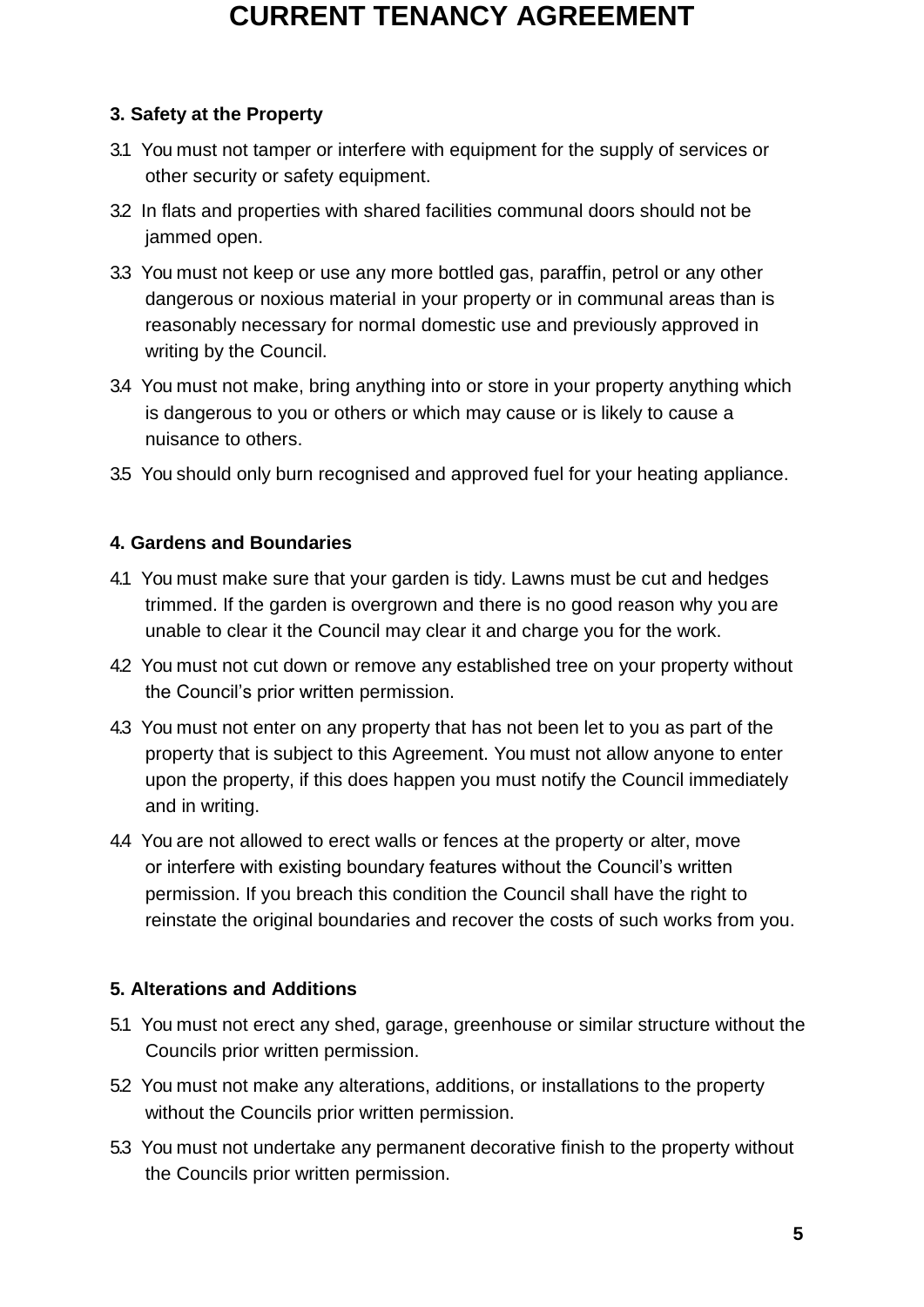#### **6. Repairs to the Property**

- 6.1 You must notify the Council immediately if any repairs are required at the property which are the Councils responsibility, such items being detailed in Schedule 2 of this Agreement.
- 62. You are responsible for the repair, replacement and renewal of the following items:

the internal decoration or your property.

- a) plugs to sinks, baths and wash hand basins;
- b) plugs for electrical appliances;
- c) replacement light bulbs and tubes;
- d) replacement of fuses;
- e) keys;
- f) batteries for appliances;
- g) adjustments to central heating clocks;

h) clearing blocked wastes to sinks, wash hand basins and baths and external gullies;

- i) replacement of cracked or broken glass;
- j) fences between adjacent council owned properties;
- k) cooking facilities;
- I) sweeping of chimneys;

m) draining down water systems during periods of absence in the winter months.

- 6.3 You must pay the whole cost of any works or repair arising from any damage to the property caused by you.
- 6.4 You have an obligation to take care of the property internally and externally and in the case of flats or properties with shared facilities all communal areas.

#### **7. Pets and Animals**

- 7.1 You are allowed to keep one dog and/or one cat, caged birds or fish 'Family Pets' without first needing to obtain the Council's permission. Should you wish to have more animals at the property (or animals which are not listed in this section) then you should obtain the Councils prior written consent. In the case of tenants of sheltered flats, dogs and cats cannot be replaced.
- 72 You must keep any 'Family Pet' under control at all times and not permit any 'Family Pet' to damage the property or any Council property to cause any nuisance or annoyance to anyone else.
- 7.3 You must not leave any 'Family Pet' unattended for more than 24 hours either inside or outside the property.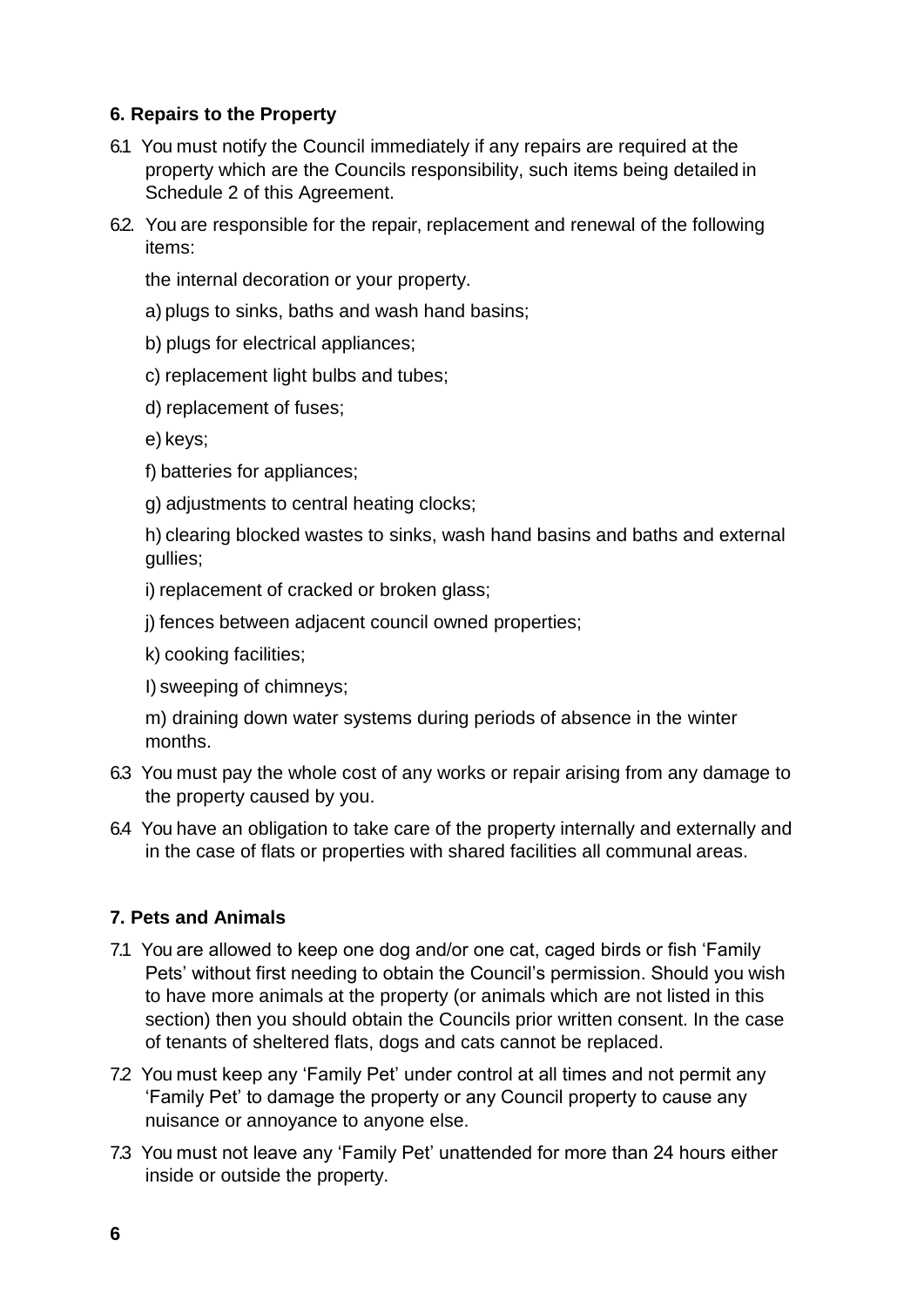- 7.4 You must ensure that no 'Family Pet' or animal kept at the property prevents an employee, contractor or agent of the Council gaining access to the front door of the property.
- 7.5 You should not erect any structure for the housing of livestock or birds without the Council's prior written consent.

#### **8. Access**

- 8.1 You must permit the Council, its contractors or agents access to the property on the giving of reasonable notice to inspect the condition of the property and when the Council feel it is necessary to carry out repairs improvements or other necessary work.
- 8.2 In the case of emergencies the Council reserves the right to gain access to the property by whatever means are necessary. This provision shall also apply should you fail to allow the Council access for routine checks and maintenance within 72 hours of them serving on you Notice requiring access for such checks.

#### **9. Vehicles and Parking**

- 9.1 You must not park or leave any motor vehicle, trailer, caravan or boat anywhere on the property except on an approved hardstanding
- 9.2 The parking of vehicles by you must not in any way obstruct access to another property, service road, or prevent access for emergency vehicles.
- 9.3 Vehicles larger than 3.5 tonne gross weight may not be parked at the property and Taxis/Private Hire Vehicles may only be parked on a private drive or within the property boundary except where previously approved in writing by the Council.
- 9.4 You must not park or leave any motor vehicle, trailer, caravan or boat on grass verges or on any Council land used for amenity purposes.
- 9.5 It the property has a designated residents parking area, only you and your lodgers or visitors must park there.

### **10 Tenants Behaviour**

- 10.1 You must ensure no nuisance or annoyance is caused to any person living in, visiting or otherwise engaged in a lawful activity in the locality of the property. Examples of nuisance, annoyance or disturbance include (but is not limited to ):
	- a) selling of drugs or drug abuse;
	- b) loud music;
	- c) arguing and door slamming;
	- d) dog(s) barking and fouling;
	- e) rubbish dumping;
	- f) undertaking major car repairs;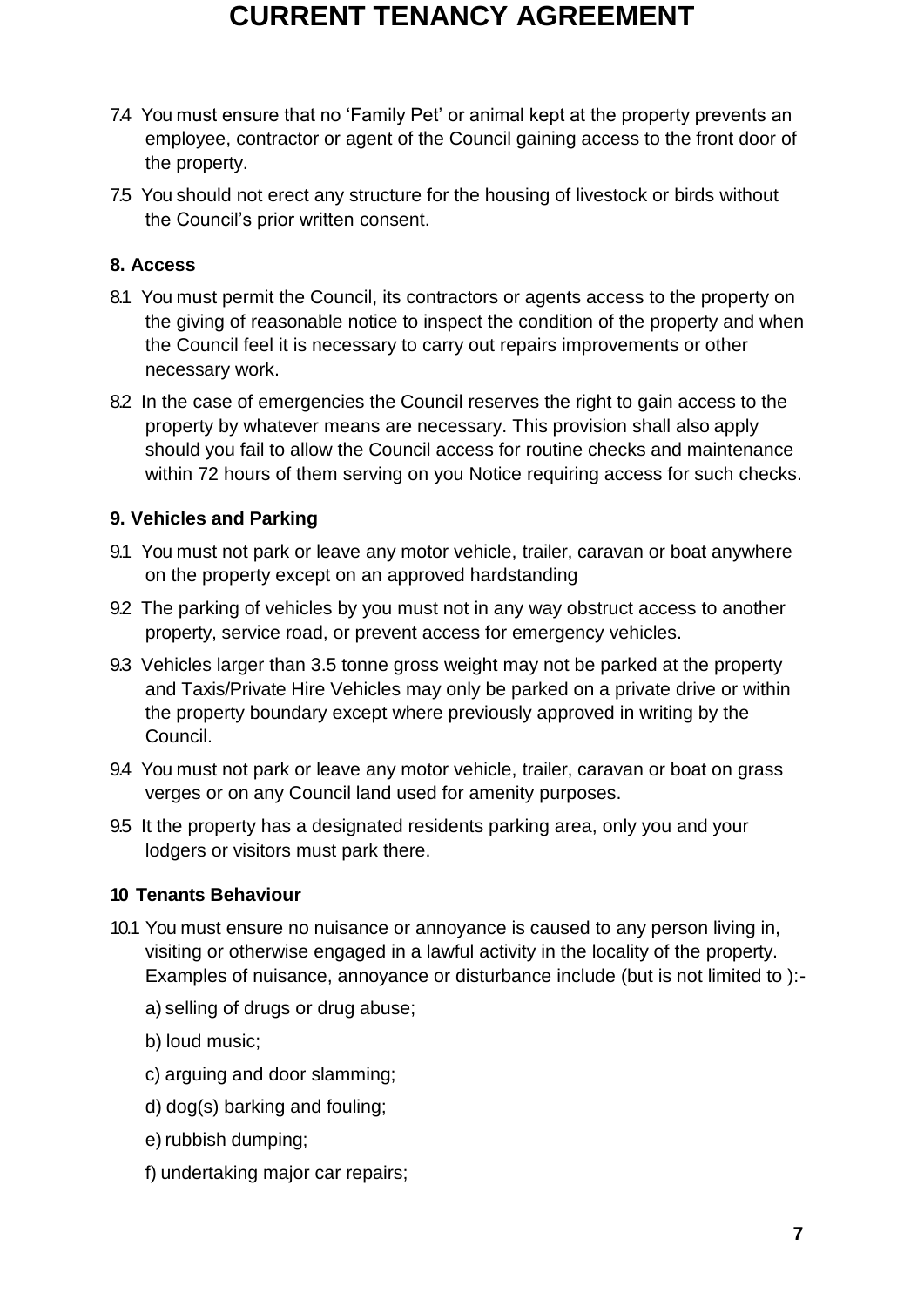- g) playing ball games (other that in a designated amenity area);
- h) discarding litter;
- i) using air-rifles or pellet-guns.
- 10.2 You must ensure that no harassment is caused to any other person. Examples of harassment includes (but is not limited to):

a) violence or threats of violence towards any person including people living visiting or working in the locality of your property;

- b) abusive or insulting words or behaviour;
- c) damage or threats of damage to another persons property or home or pets;
- d) writing threatening, abusive or insulting graffiti;
- e) any interference with the peace or comfort of any other person;
- f) racial harassment;
- g) sexual harassment;

h) harassment because of a persons sexuality, physical disability, learning disability, religion or because they may have HIV/AIDS.

- 10.3 You must not inflict domestic violence or threaten violence against any other person.
- 10.4 You must not use or threaten to use violence or use abusive or insulting words or behaviour towards any employee, contractor or agent of the Council.
- 10.5 You must not use or permit the use of your property or any communal area for any illegal or immoral purpose.
- 10.6 You must not make false or malicious complaints to the Council about the behaviour of any other person.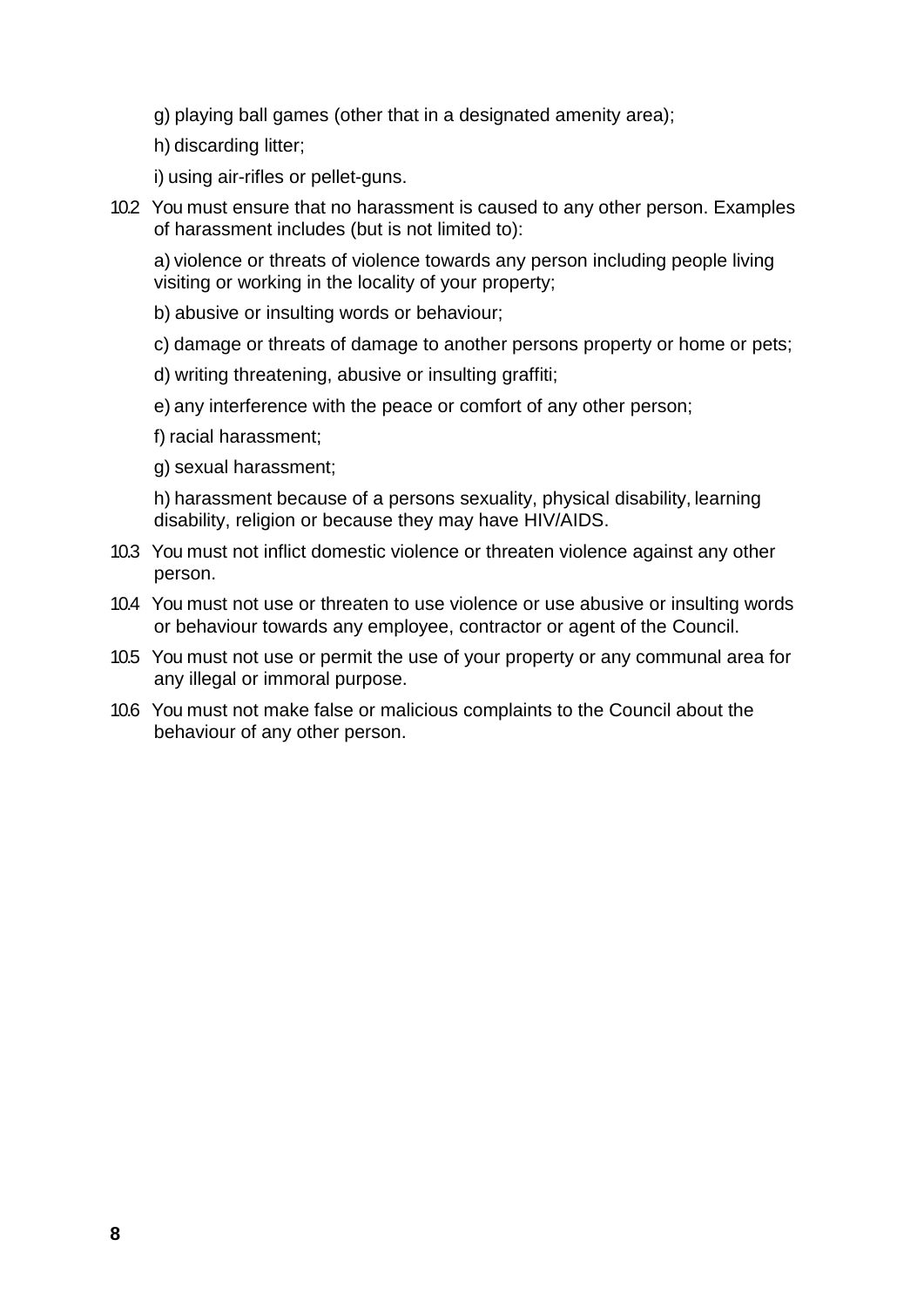# **SCHEDULE 2 COUNCIL'S OBLlGATIONS AND RIGHTS**

#### **1 The Council Agrees:**

- 1.1 Not to interfere with your rights to possession of the Property as long as you fulfil all Tenants Obligations under this Agreement.
- 1.2 To replace and renew as appropriate the items detailed below as soon as reasonably possible:

a) the structure and exterior of the Property (including communal areas in the case of flats);

- b) the decoration of communal areas;
- c) the fitting for the supply of water, gas and electricity;
- d) bathroom and toilet fittings;
- e) room heating systems;
- f) water heating systems.
- 1.3 To consult tenants who are likely to be substantially affected by proposed changes in or additions to the Housing Management Policies (other than rents and other charges)
- 1.4 To only change the terms of this Agreement (excluding the level of rent) by:-

a) giving you written notice of the proposed change and inviting comments within a reasonable time;

b) Considering the comments from individuals and groups;

c) Giving four weeks notice of the changes and information explaining the changes;

- d) Undertaking full consultation with the Tenants Associations.
- 1.5 To consult with Tenants in accordance with the Council's Tenant Participation Policy.
- 1.6 To supply information on Housing Allocation Policies and Procedures, transfers and exchanges and to endeavour to supply information on all other subjects relevant to this Agreement.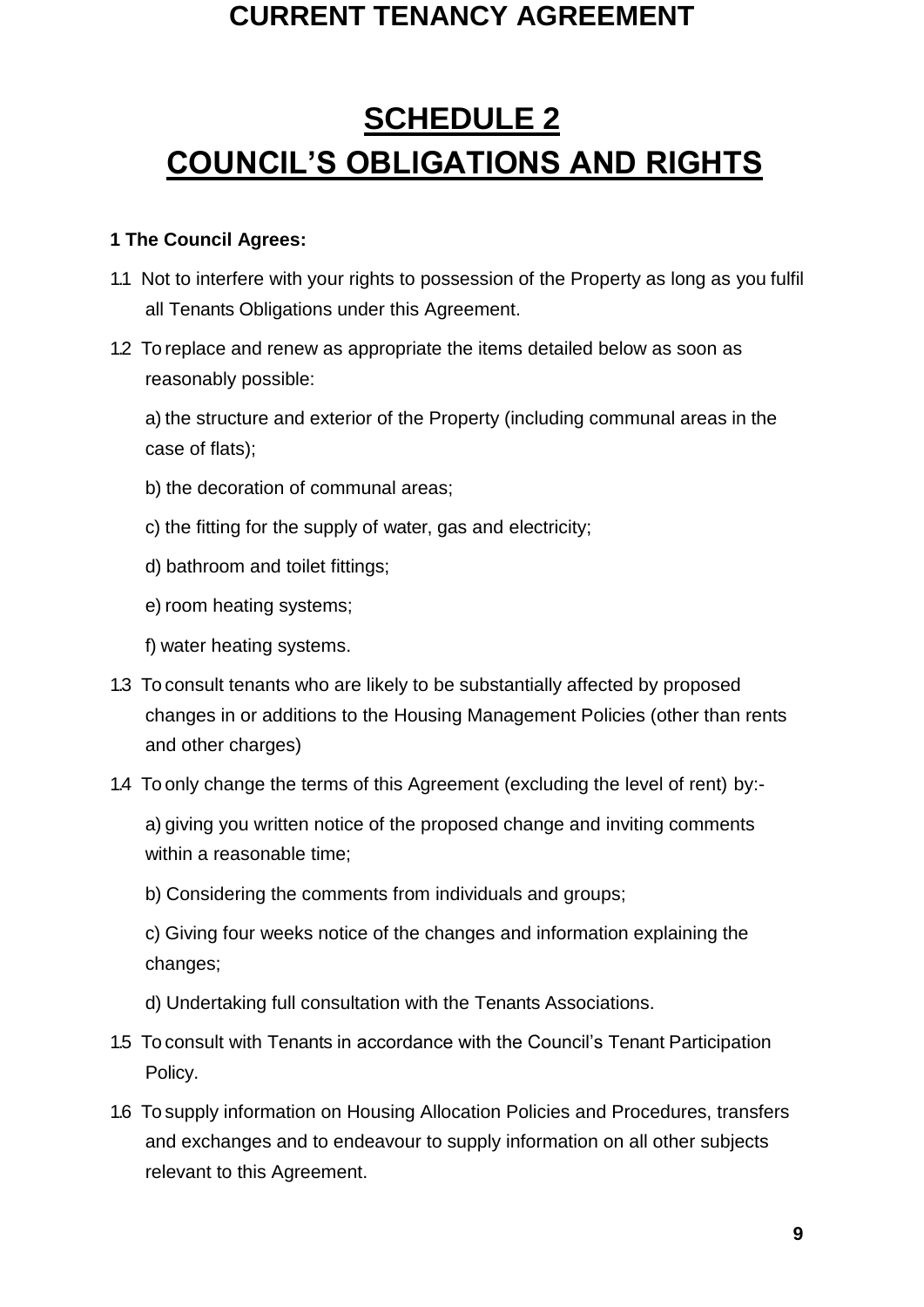#### **2 The Council reserves the right to themselves:**

2.1 To fix attach and maintain any wires, poles, cables, brackets, fixtures and fittings in over or under the property for the purpose of supplying radio and television diffusion services to the property or any other works at the property or any other.

2.2 The right to install and maintain and improve the cables wires fixtures or other equipment for the purpose of provision of emergency alarms security systems or fire detection.

2.3 To erect scaffolding at the property for the purpose of carrying out works at the property or any other.

2.4 To seek to recover possession on the grounds set out in Schedule 2 of the Housing Act 1985 (as amended) after first giving the Tenant(s) Notice of its intention to apply to the Court for an order seeking possession of the property.

#### **3 Succession of Property**

If you have a joint tenancy the surviving tenant will automatically take over the tenancy upon the death of the other joint tenant. The surviving tenant will be the successor and there will be no further right to succeed because succession can only happen once.

If you are a sole tenant who has not succeeded the tenancy, then your tenancy can be passed onto your spouse or civil partner as long as they are living with you when you die. If there is no spouse or civil partner then other members of your family can succeed to the tenancy if you die, providing they have lived with you for 12 months ending at your death.'